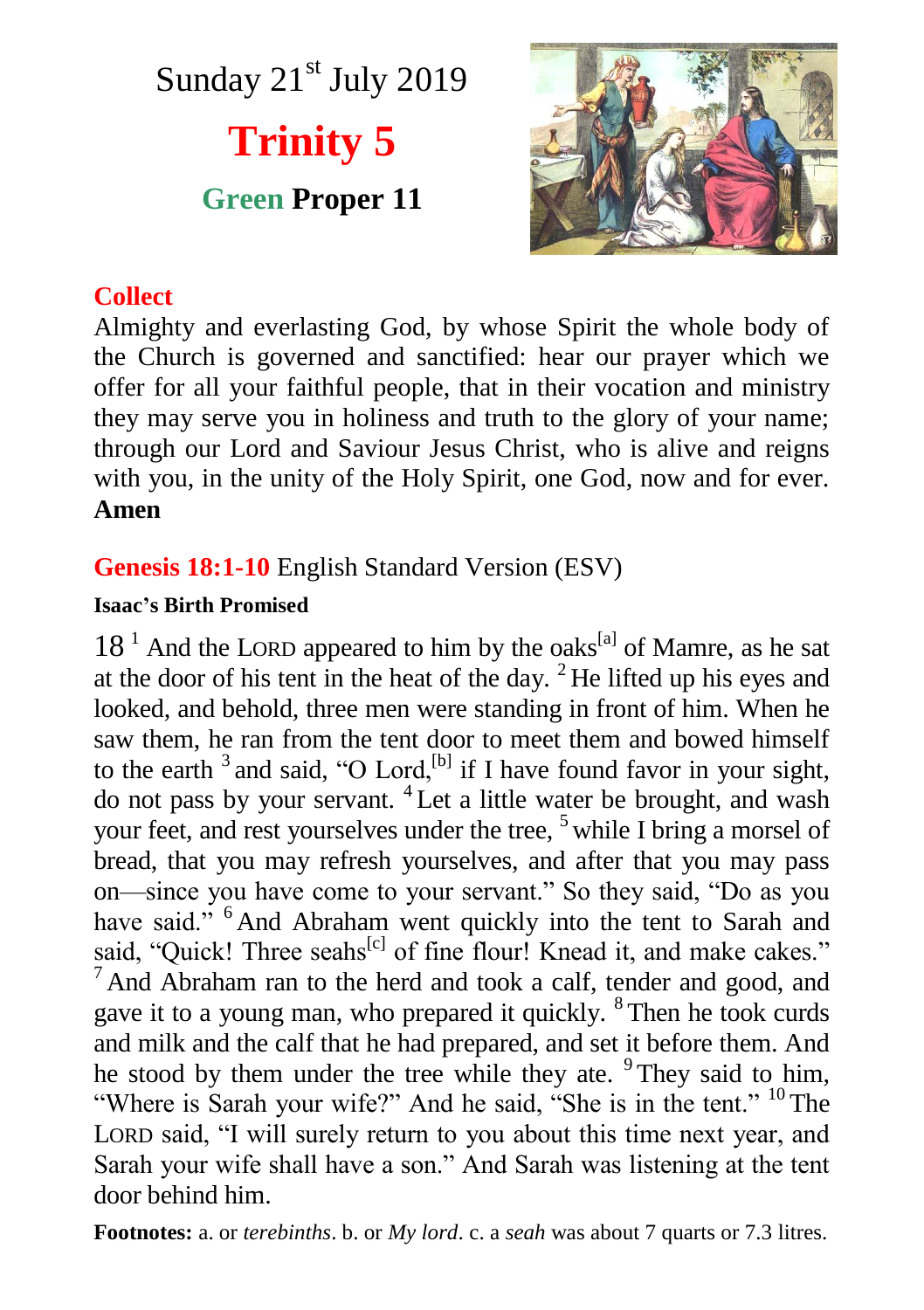**COMMENT:** This odd little story tells of God appearing to Abraham in the guise of three travellers to promise that they would have a son in their later years. Some Christian exegetes (textual students) see in this passage, the Holy Trinity of three persons. The motif of God appearing in the guise of three men has much in common with other ancient religious literature. The three men though, could be agents of the LORD – messengers or 'Angels' if you will. Abraham's hospitality also follows the traditional custom of tribal societies. Such hospitality usually resulted in a blessing. For this reason alone, the story would have been remembered with great favour in the oral tradition preceding its documentation.

## **Luke 10:38-42** English Standard Version (ESV)

#### **Martha and Mary**

 $10^{-38}$  Now as they went on their way, Jesus<sup>[a]</sup> entered a village. And a woman named Martha welcomed him into her house. <sup>39</sup> And she had a sister called Mary, who sat at the Lord's feet and listened to his teaching. <sup>40</sup> But Martha was distracted with much serving. And she went up to him and said, "Lord, do you not care that my sister has left me to serve alone? Tell her then to help me." <sup>41</sup> But the Lord answered her, "Martha, Martha, you are anxious and troubled about many things,  $42$  but one thing is necessary.<sup>[b]</sup> Mary has chosen the good portion, which will not be taken away from her."

**Footnotes:** a. Greek *he*. b. some manuscripts *few things are necessary, or only one*.

**COMMENT:** Martha frets; Mary listens, and easy assumption. However this could be an over-simplification of the story. Indeed Jesus does seem to rebuke Martha for her task-driven anxiety and to praise Mary for sitting as his feet listening to what he said. This has been the traditional interpretation which some people have pushed to the extreme by claiming that faith and contemplative spirituality are better than works and active service. It is unlikely that Jesus meant to draw such a distinction. Life for Jesus had a much greater balance of both prayer and action, worship and work. He spent his days teaching and healing, but also frequently withdrew to a quiet place for prayer and contemplation of the presence of God in stillness and silence. The actual text of what Jesus said to Martha may have come down to us in somewhat garbled form, since various readings of verses 41-42 survive. Whatever may have been Jesus' original words, it would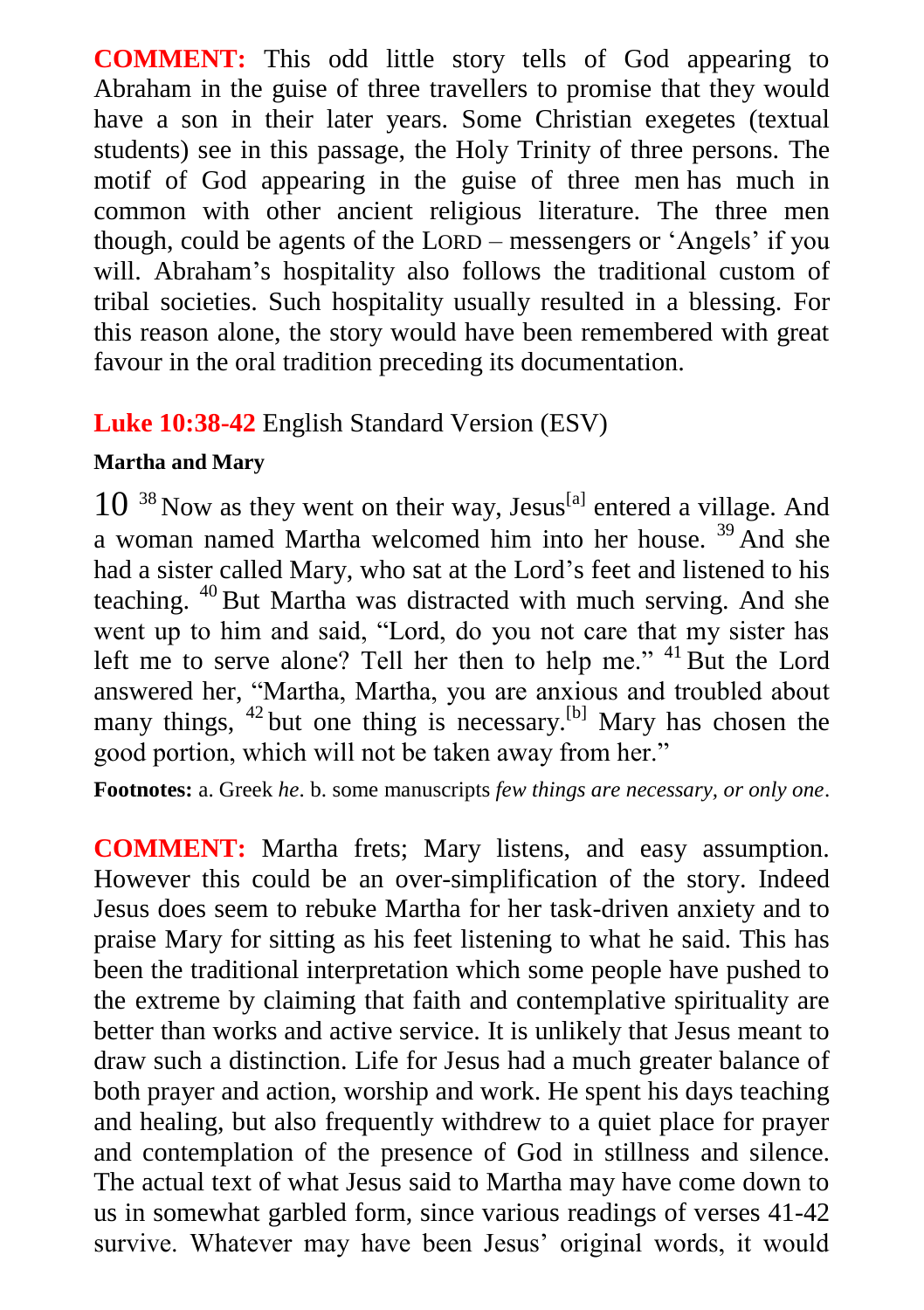appear that he may well have urged Martha to seek first the Reign of God and let other things assume their proper place within that spiritual context, as Matthew 6:33 states. As an aside, "sitting at the feet" (verse 39) or being at someone's feet is not necessarily a term of discipleship (as is claimed by some) but a well understood act of deference, see; Mathew 28:9; Mark 5:22 & 7:25; Luke 7:38-46, 8:41, 10:39 & 17:16; John 11:2, 11:32 & 12:3.

## **Psalm 52** *Quid gloriaris?* Grail Psalter

## R **I trust in the goodness of God for ever and ever.**

1 *For the Choirmaster. A* Maskil *of David* 

2 *after Doeg the Edomite came and told Saul, "David has gone to the house of Abimeleck."*

<sup>3</sup> Why do you boast of your wickedness, you champion of evil, planning ruin all day long, (your tongue like a sharpened razor), you master of deceit?  $\mathbf{\mathbb{R}}$ 

 $<sup>5</sup>$  You love evil more than good.</sup> lies more than truth.  $6$  You love the destructive word, you tongue of deceit.  $\mathbf{R}$ 

 $7$  For this God will destroy you and remove you for ever. He will snatch you from your tent and uproot you from the land of the living.  $\mathbb{R}^7$ 

<sup>8</sup> The just shall see and fear. They shall laugh and say: <sup>9</sup> "So this is the man who refused to take God as a stronghold, but trusted in the greatness of his wealth and grew powerful by his crimes."  $\mathbf{\overline{R}}$